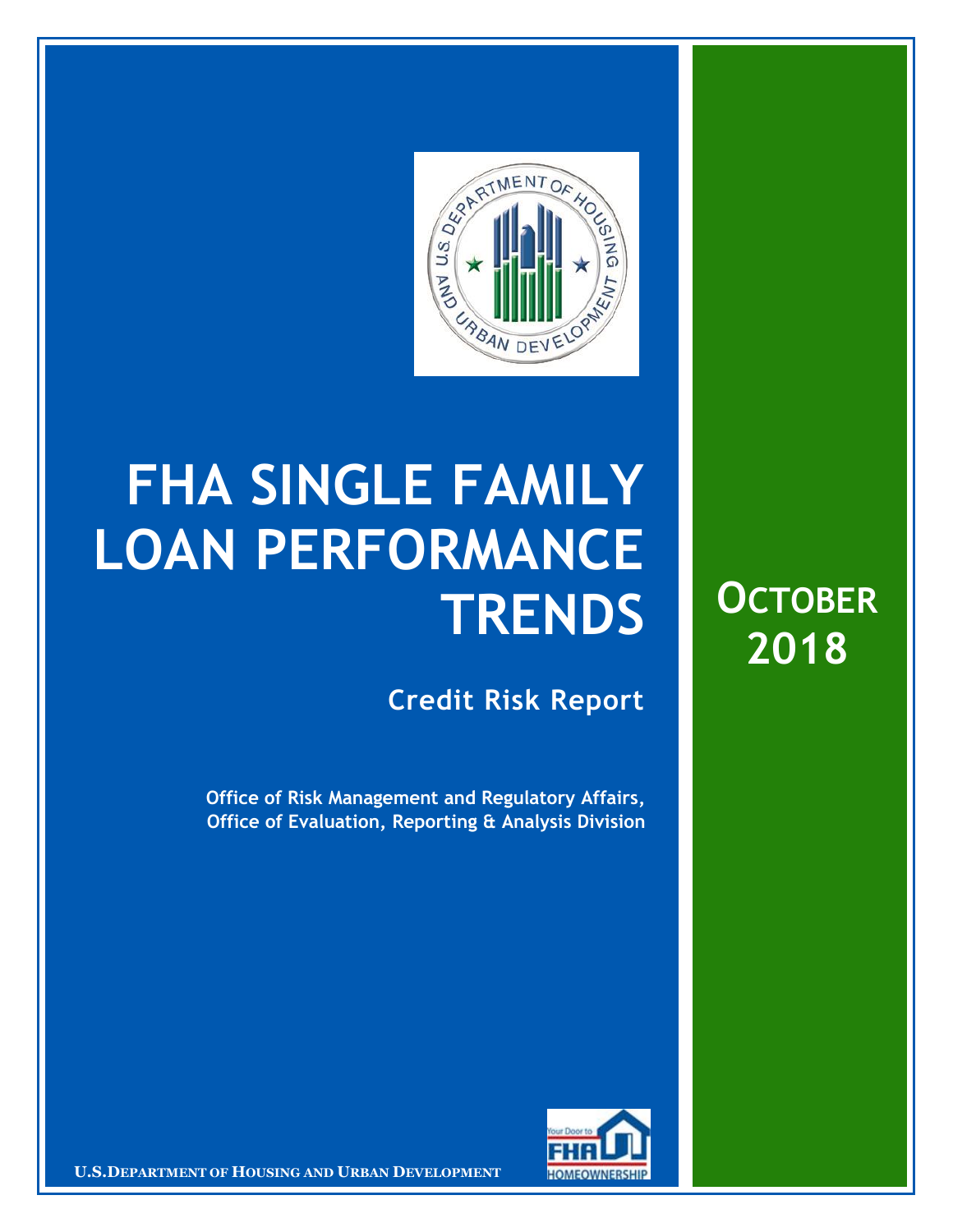## Table of Contents

## Table of Figures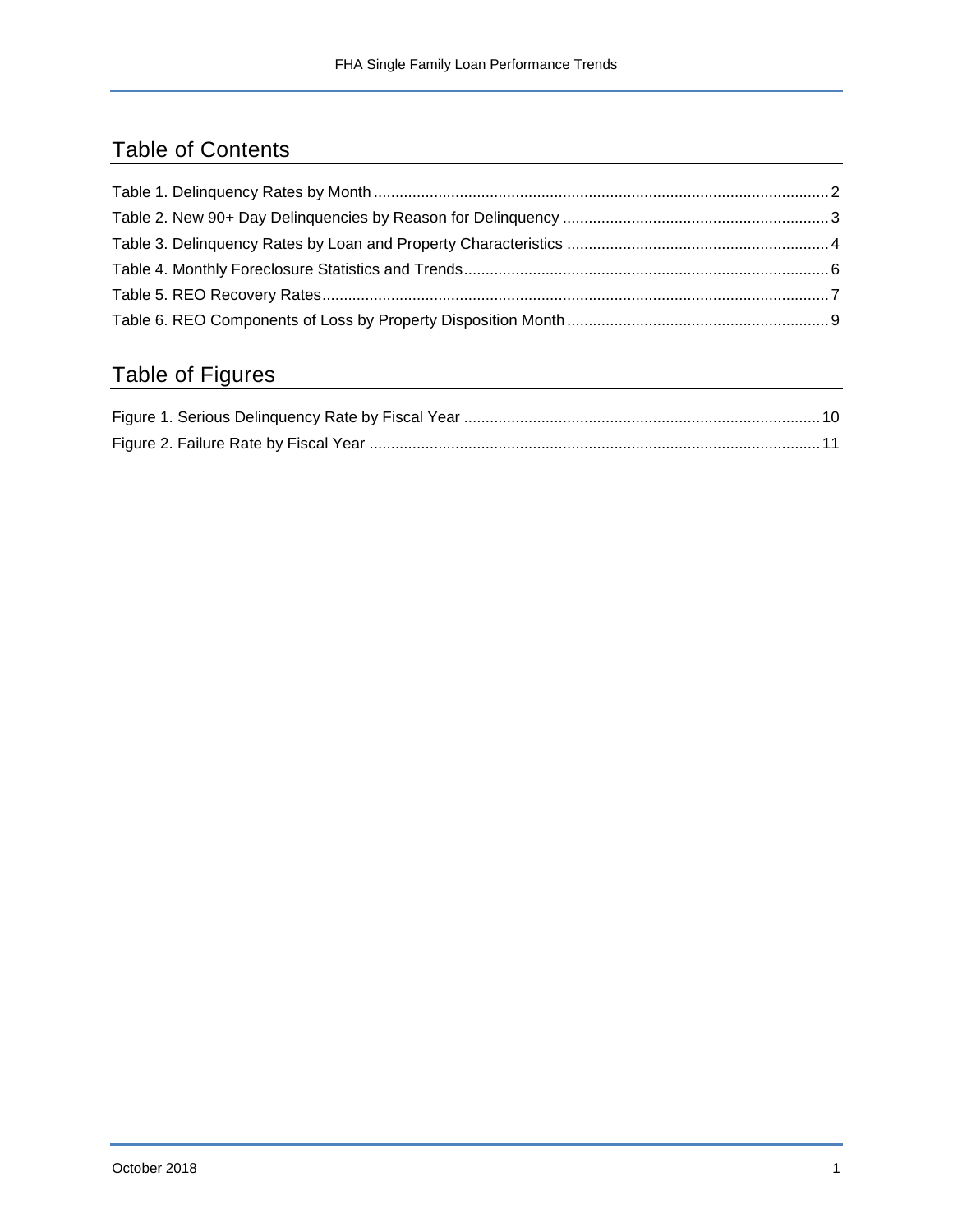<span id="page-2-0"></span>

|                                | Active                      |        | Delinquency Rates <sup>a</sup> (%) |                            | Exceptions <sup>b</sup> (%) | Serious          |                                      |  |  |
|--------------------------------|-----------------------------|--------|------------------------------------|----------------------------|-----------------------------|------------------|--------------------------------------|--|--|
| Month                          | Insurance in<br>Force (EOM) | 30-day | 60-day                             | 90-day                     | In<br>Foreclosure           | In<br>Bankruptcy | Delinquency<br>Rate <sup>c</sup> (%) |  |  |
|                                |                             |        |                                    |                            |                             |                  |                                      |  |  |
| <b>Non-Seasonally Adjusted</b> |                             |        |                                    |                            |                             |                  |                                      |  |  |
| Oct 2017                       | 7,986,663                   | 5.53   | 2.11                               | 2.46                       | 1.18                        | 0.78             | 4.42                                 |  |  |
| Nov                            | 7,988,634                   | 5.22   | 2.22                               | 2.88                       | 1.16                        | 0.79             | 4.83                                 |  |  |
| Dec                            | 7,989,699                   | 5.57   | 1.96                               | 3.23                       | 1.17                        | 0.79             | 5.19                                 |  |  |
| Jan 2018                       | 8,005,645                   | 4.96   | 1.81                               | 3.24                       | 1.14                        | 0.80             | 5.18                                 |  |  |
| Feb                            | 8,007,772                   | 4.84   | 1.66                               | 3.09                       | 1.16                        | 0.81             | 5.06                                 |  |  |
| Mar                            | 8,007,182                   | 4.16   | 1.40                               | 2.68                       | 1.15                        | 0.84             | 4.66                                 |  |  |
| Apr                            | 8,012,065                   | 4.26   | 1.37                               | 2.56                       | 1.13                        | 0.85             | 4.54                                 |  |  |
| May                            | 8,015,714                   | 4.27   | 1.37                               | 2.40                       | 1.11                        | 0.83             | 4.35                                 |  |  |
| Jun                            | 8,024,523                   | 4.87   | 1.47                               | 2.35                       | 1.09                        | 0.84             | 4.28                                 |  |  |
| Juld                           | 8,031,487                   | 4.59   | 1.48                               | 2.22                       | 1.02                        | 0.83             | 4.08                                 |  |  |
| Aug                            | 8,037,609                   | 4.67   | 1.51                               | 2.19                       | 1.06                        | 0.86             | 4.11                                 |  |  |
| Sep                            | 8,048,639                   | 5.51   | 1.66                               | 2.22                       | 1.04                        | 0.86             | 4.11                                 |  |  |
| Oct                            | 8,062,967                   | 5.06   | 1.64                               | 2.17                       | 1.01                        | 0.88             | 4.06                                 |  |  |
|                                |                             |        |                                    | <b>Seasonally Adjusted</b> |                             |                  |                                      |  |  |
| Oct 2017                       | 7,986,663                   | 5.37   | 1.98                               | 2.44                       | 1.20                        | 0.77             | 4.41                                 |  |  |
| Nov                            | 7,988,634                   | 4.76   | 2.00                               | 2.76                       | 1.17                        | 0.78             | 4.71                                 |  |  |
| Dec                            | 7,989,699                   | 5.06   | 1.71                               | 3.03                       | 1.16                        | 0.79             | 4.98                                 |  |  |
| Jan 2018                       | 8,005,645                   | 4.75   | 1.64                               | 3.02                       | 1.13                        | 0.80             | 4.95                                 |  |  |
| Feb                            | 8,007,772                   | 5.00   | 1.69                               | 3.00                       | 1.13                        | 0.81             | 4.95                                 |  |  |
| Mar                            | 8,007,182                   | 4.82   | 1.62                               | 2.76                       | 1.12                        | 0.85             | 4.73                                 |  |  |
| Apr                            | 8,012,065                   | 4.63   | 1.57                               | 2.67                       | 1.12                        | 0.85             | 4.65                                 |  |  |
| May                            | 8,015,714                   | 4.44   | 1.50                               | 2.48                       | 1.13                        | 0.84             | 4.45                                 |  |  |
| Jun                            | 8,024,523                   | 4.88   | 1.53                               | 2.44                       | 1.09                        | 0.83             | 4.36                                 |  |  |
| Juld                           | 8,031,487                   | 4.70   | 1.51                               | 2.37                       | 1.03                        | 0.83             | 4.24                                 |  |  |
| Aug                            | 8,037,609                   | 4.55   | 1.47                               | 2.28                       | 1.06                        | 0.86             | 4.20                                 |  |  |
| Sep                            | 8,048,639                   | 5.27   | 1.57                               | 2.23                       | 1.07                        | 0.86             | 4.16                                 |  |  |
| Oct                            | 8,062,967                   | 4.76   | 1.52                               | 2.14                       | 1.04                        | 0.88             | 4.06                                 |  |  |

**Table 1. Delinquency Rates by Month**

EOM = end of month.

<sup>a</sup>The 90-day category includes all loans that are at least 3 months delinquent excluding those loans in foreclosure or bankruptcy processing. Included in the delinquency counts are loans under active consideration for loss mitigation foreclosure avoidance.

**bExceptions are counted separately from delinquencies, regardless of the length of the delinquency period.** 

<sup>c</sup> Serious delinquency rates are the sum of 90-day delinquencies plus in-foreclosures and in-bankruptcies.

<sup>d</sup> Due to late reporting by a large servicer, the delinquency rates for July 2018 are likely understated. The August 2018 delinquency reporting rates accurately reflect the status of the portfolio.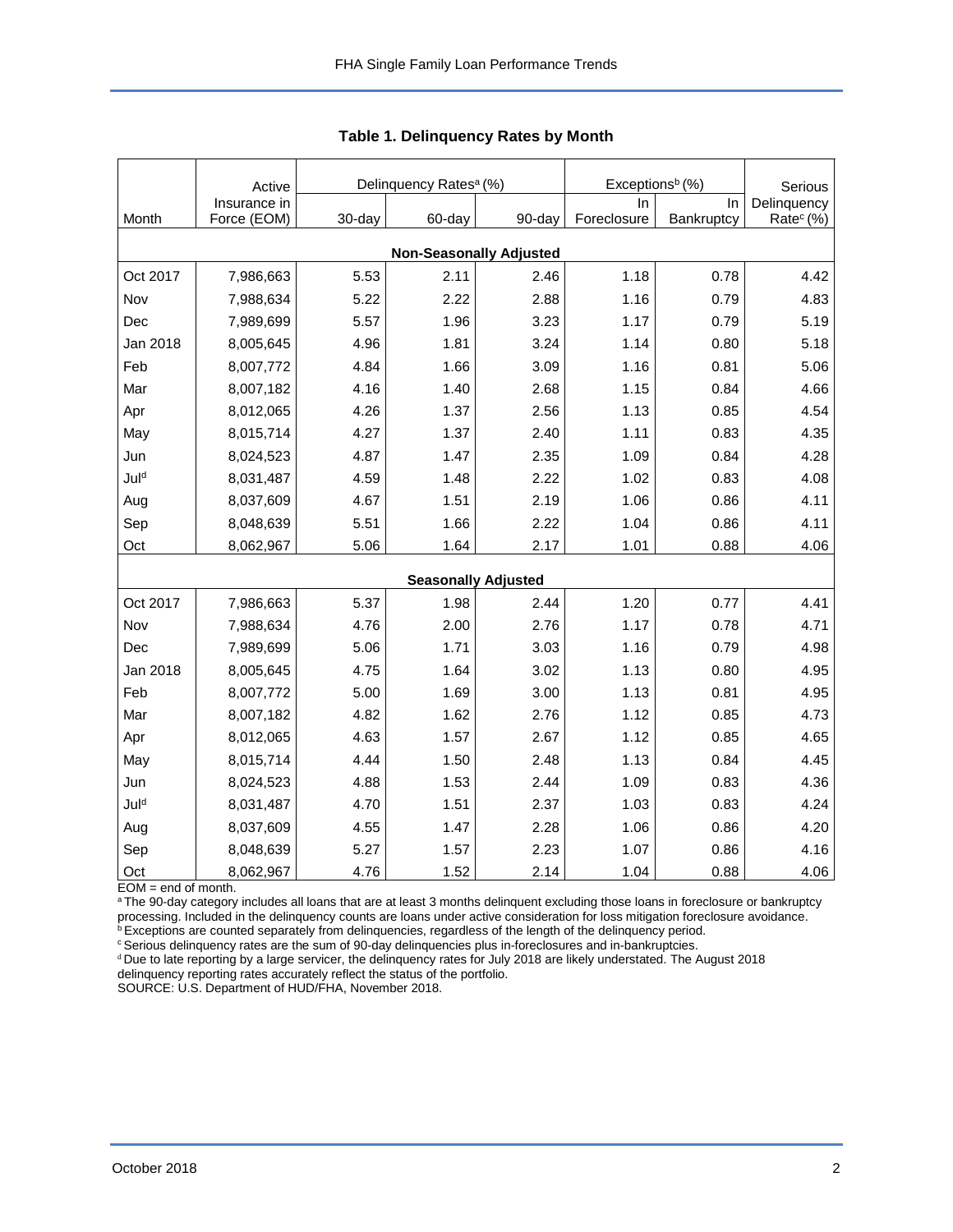|                    |               |           |            | Share by Reason for Delinquency (%) |                                                 |                     |         |                    |
|--------------------|---------------|-----------|------------|-------------------------------------|-------------------------------------------------|---------------------|---------|--------------------|
| <b>Fiscal Year</b> | New 90+ Day   | Reduction |            | Excessive                           | Death or<br>Illness of<br>Principal<br>Borrower | Marital             | No      |                    |
| and Quarter        | Delinguencies | of Income | Unemployed | Obligations                         | or Family                                       | <b>Difficulties</b> | Contact | Other <sup>a</sup> |
| 2012 Q1            | 158,091       | 36.54     | 9.45       | 19.16                               | 11.09                                           | 4.50                | 9.27    | 10.00              |
| 2012 Q2            | 114,762       | 37.14     | 9.99       | 17.61                               | 11.35                                           | 4.75                | 8.58    | 10.59              |
| 2012 Q3            | 101,467       | 36.78     | 9.70       | 17.55                               | 11.69                                           | 4.97                | 8.38    | 10.93              |
| 2012 Q4            | 125,200       | 36.80     | 9.49       | 18.06                               | 11.85                                           | 4.65                | 8.15    | 11.00              |
| 2013 Q1            | 124,359       | 36.22     | 8.98       | 18.44                               | 12.01                                           | 4.65                | 8.21    | 11.50              |
| 2013 Q2            | 104,165       | 35.80     | 8.80       | 18.00                               | 12.23                                           | 4.52                | 8.21    | 12.44              |
| 2013 Q3            | 86,810        | 35.95     | 8.27       | 18.10                               | 12.36                                           | 4.59                | 8.49    | 12.25              |
| 2013 Q4            | 105,090       | 36.32     | 8.29       | 19.06                               | 12.38                                           | 4.57                | 8.75    | 10.64              |
| 2014 Q1            | 112,099       | 35.31     | 7.93       | 20.46                               | 12.16                                           | 4.45                | 9.21    | 10.47              |
| 2014 Q2            | 93,183        | 34.73     | 8.04       | 19.66                               | 11.79                                           | 4.31                | 10.69   | 10.78              |
| 2014 Q3            | 80,881        | 33.29     | 7.89       | 19.88                               | 12.27                                           | 4.35                | 11.31   | 11.01              |
| 2014 Q4            | 101,850       | 32.51     | 7.52       | 20.90                               | 12.60                                           | 4.42                | 11.41   | 10.64              |
| 2015 Q1            | 106,665       | 31.75     | 6.97       | 21.92                               | 12.71                                           | 4.24                | 11.66   | 10.74              |
| 2015 Q2            | 82,866        | 32.23     | 7.12       | 21.62                               | 12.55                                           | 4.18                | 11.44   | 10.86              |
| 2015 Q3            | 71,869        | 30.87     | 6.65       | 21.32                               | 12.67                                           | 4.24                | 13.09   | 11.16              |
| 2015 Q4            | 88,263        | 30.55     | 6.62       | 22.20                               | 12.74                                           | 4.00                | 12.13   | 11.76              |
| 2016 Q1            | 92,607        | 30.68     | 6.43       | 22.60                               | 13.00                                           | 4.05                | 11.24   | 12.00              |
| 2016 Q2            | 78,978        | 30.20     | 6.71       | 22.83                               | 12.85                                           | 3.92                | 11.79   | 11.69              |
| 2016 Q3            | 66,500        | 30.88     | 6.81       | 23.19                               | 13.36                                           | 4.17                | 10.56   | 11.03              |
| 2016 Q4            | 85,289        | 31.72     | 7.11       | 23.98                               | 13.13                                           | 4.03                | 9.46    | 10.57              |
| 2017 Q1            | 94,958        | 31.33     | 6.83       | 24.42                               | 13.15                                           | 3.78                | 9.12    | 11.37              |
| 2017 Q2            | 75,376        | 31.41     | 6.99       | 24.44                               | 13.26                                           | 3.84                | 9.66    | 10.40              |
| 2017 Q3            | 65,531        | 30.48     | 7.02       | 24.65                               | 13.83                                           | 3.93                | 9.62    | 10.47              |
| 2017 Q4            | 87,286        | 30.90     | 7.15       | 25.13                               | 13.01                                           | 3.74                | 8.96    | 11.10              |
| 2018 Q1            | 157,585       | 23.33     | 4.84       | 22.64                               | 8.50                                            | 2.33                | 7.28    | 31.08              |
| 2018 Q2            | 88,660        | 27.56     | 6.81       | 24.56                               | 11.80                                           | 3.17                | 8.93    | 17.16              |
| 2018 Q3            | 64,397        | 28.36     | 7.75       | 25.42                               | 13.07                                           | 3.71                | 9.51    | 12.18              |
| 2018 Q4            | 84,222        | 26.97     | 7.66       | 25.62                               | 12.97                                           | 3.44                | 11.06   | 12.28              |
| 2019 Q1 Oct        | 29,814        | 23.64     | 7.35       | 24.56                               | 11.67                                           | 2.72                | 16.04   | 14.03              |

<span id="page-3-0"></span>**Table 2. New 90+ Day Delinquencies by Reason for Delinquency**

aIncludes abandonment of property, distant employment transfer, neighborhood problems, property problems, inability to sell or rent property, military service, business failure, casualty loss, energy-environment cost, servicing problems, payment adjustment, payment dispute, and transfer of ownership pending fraud and incarceration.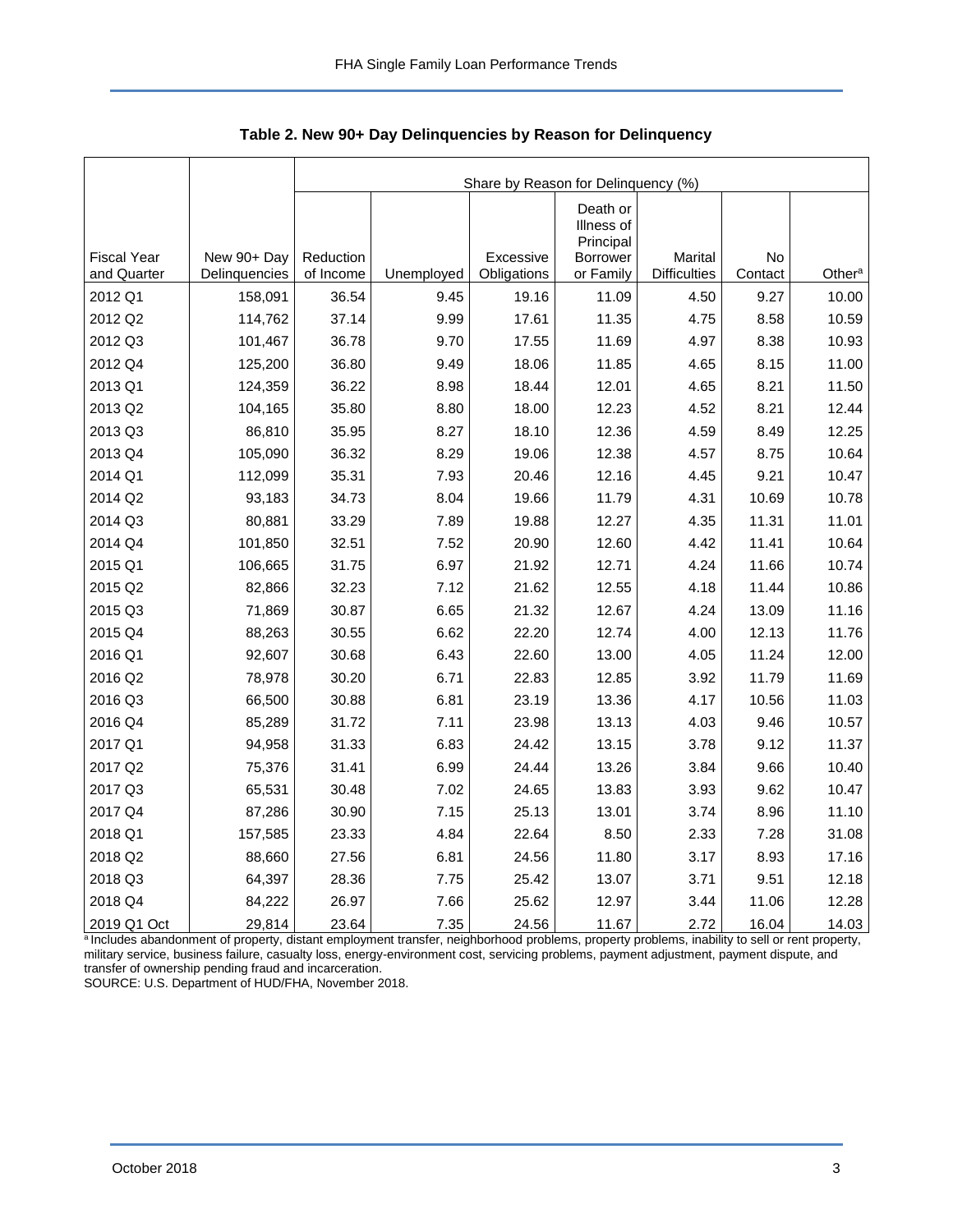<span id="page-4-0"></span>

|                           |                            |                              | Rates of Active Loan Counts (%) |        |         |                   |                  |                                  |  |  |  |
|---------------------------|----------------------------|------------------------------|---------------------------------|--------|---------|-------------------|------------------|----------------------------------|--|--|--|
|                           |                            |                              |                                 |        |         |                   |                  | Serious                          |  |  |  |
|                           | IIF<br>Shares <sup>a</sup> | All Past<br>Due <sup>b</sup> | 30-Day                          | 60-Day | 90+ Day | In<br>Foreclosure | In<br>Bankruptcy | Delinquency<br>Rate <sup>c</sup> |  |  |  |
| <b>Loan Purpose</b>       |                            |                              |                                 |        |         |                   |                  |                                  |  |  |  |
| All Active Loans          | 8,062,967                  | 10.77                        | 5.06                            | 1.64   | 2.17    | 1.01              | 0.88             | 4.06                             |  |  |  |
| Purchase                  | 68.87                      | 11.66                        | 5.50                            | 1.85   | 2.40    | 1.01              | 0.90             | 4.31                             |  |  |  |
| Refinance                 | 31.13                      | 8.79                         | 4.10                            | 1.18   | 1.66    | 1.02              | 0.82             | 3.50                             |  |  |  |
| Refinance                 |                            |                              |                                 |        |         |                   |                  |                                  |  |  |  |
| Refinance Loans           | 2,510,115                  | 8.79                         | 4.10                            | 1.18   | 1.66    | 1.02              | 0.82             | 3.50                             |  |  |  |
| Conventional              | 35.16                      | 9.89                         | 4.47                            | 1.30   | 1.89    | 1.30              | 0.93             | 4.12                             |  |  |  |
| No Cash Out               | 21.36                      | 9.92                         | 4.50                            | 1.31   | 1.87    | 1.28              | 0.95             | 4.11                             |  |  |  |
| Cash Out                  | 13.80                      | 9.84                         | 4.43                            | 1.28   | 1.92    | 1.32              | 0.89             | 4.13                             |  |  |  |
| <b>FHA</b>                | 12.59                      | 6.74                         | 3.42                            | 0.89   | 1.24    | 0.59              | 0.59             | 2.42                             |  |  |  |
| No Cash Out               | 6.45                       | 7.09                         | 3.51                            | 0.93   | 1.30    | 0.67              | 0.67             | 2.65                             |  |  |  |
| Cash Out                  | 6.14                       | 6.37                         | 3.33                            | 0.85   | 1.17    | 0.51              | 0.50             | 2.19                             |  |  |  |
| Streamline                | 52.25                      | 8.54                         | 4.02                            | 1.18   | 1.61    | 0.93              | 0.80             | 3.34                             |  |  |  |
| Credit Score Ranged       |                            |                              |                                 |        |         |                   |                  |                                  |  |  |  |
| Loans with Credit Scores  | 6,326,801                  | 10.46                        | 4.96                            | 1.60   | 2.12    | 0.94              | 0.82             | 3.89                             |  |  |  |
| < 500                     | 0.11                       | 36.56                        | 13.43                           | 5.11   | 8.33    | 5.27              | 4.40             | 18.00                            |  |  |  |
| 500-579                   | 1.91                       | 30.00                        | 12.13                           | 4.55   | 6.48    | 3.60              | 3.25             | 13.32                            |  |  |  |
| 580-619                   | 7.56                       | 21.01                        | 9.47                            | 3.30   | 4.48    | 2.01              | 1.76             | 8.25                             |  |  |  |
| 620-659                   | 30.83                      | 15.17                        | 7.25                            | 2.39   | 3.11    | 1.22              | 1.20             | 5.53                             |  |  |  |
| 660-719                   | 39.51                      | 7.49                         | 3.71                            | 1.12   | 1.46    | 0.67              | 0.54             | 2.66                             |  |  |  |
| 720-850                   | 20.07                      | 3.07                         | 1.49                            | 0.41   | 0.59    | 0.36              | 0.21             | 1.16                             |  |  |  |
| <b>Fiscal Year Cohort</b> |                            |                              |                                 |        |         |                   |                  |                                  |  |  |  |
| <b>All Cohorts</b>        | 8,062,967                  | 10.77                        | 5.06                            | 1.64   | 2.17    | 1.01              | 0.88             | 4.06                             |  |  |  |
| pre-2004                  | 6.93                       | 17.07                        | 7.73                            | 2.81   | 3.42    | 1.64              | 1.47             | 6.53                             |  |  |  |
| 2004                      | 1.84                       | 17.50                        | 7.98                            | 2.84   | 3.46    | 1.71              | 1.53             | 6.69                             |  |  |  |
| 2005                      | 1.35                       | 19.50                        | 8.70                            | 3.09   | 3.89    | 2.06              | 1.76             | 7.71                             |  |  |  |
| 2006                      | 1.07                       | 22.19                        | 9.18                            | 3.41   | 4.60    | 2.89              | 2.11             | 9.60                             |  |  |  |
| 2007                      | 1.01                       | 26.23                        | 10.28                           | 3.72   | 5.72    | 3.74              | 2.77             | 12.23                            |  |  |  |
| 2008                      | 2.39                       | 26.18                        | 10.29                           | 3.66   | 5.64    | 3.92              | 2.67             | 12.23                            |  |  |  |
| 2009                      | 5.19                       | 17.37                        | 7.36                            | 2.46   | 3.43    | 2.41              | 1.71             | 7.55                             |  |  |  |
| 2010                      | 6.66                       | 12.90                        | 5.86                            | 1.87   | 2.46    | 1.50              | 1.21             | 5.17                             |  |  |  |
| 2011                      | 5.37                       | 10.83                        | 5.01                            | 1.57   | 2.13    | 1.10              | 1.02             | 4.25                             |  |  |  |
| 2012                      | 6.61                       | 9.18                         | 4.28                            | 1.37   | 1.81    | 0.83              | 0.89             | 3.53                             |  |  |  |
| 2013                      | 9.20                       | 7.69                         | 3.58                            | 1.12   | 1.53    | 0.69              | 0.77             | 2.99                             |  |  |  |
| 2014                      | 4.47                       | 12.62                        | 5.71                            | 1.86   | 2.61    | 1.21              | 1.23             | 5.05                             |  |  |  |
| 2015                      | 8.45                       | 10.58                        | 4.89                            | 1.65   | 2.27    | 0.86              | 0.91             | 4.04                             |  |  |  |
| 2016                      | 12.14                      | 9.28                         | 4.57                            | 1.44   | 2.02    | 0.65              | 0.60             | 3.27                             |  |  |  |
| 2017                      | 13.86                      | 7.95                         | 4.18                            | 1.29   | 1.75    | 0.41              | 0.32             | 2.48                             |  |  |  |

| Table 3. Delinquency Rates by Loan and Property Characteristics |  |  |  |  |
|-----------------------------------------------------------------|--|--|--|--|
|-----------------------------------------------------------------|--|--|--|--|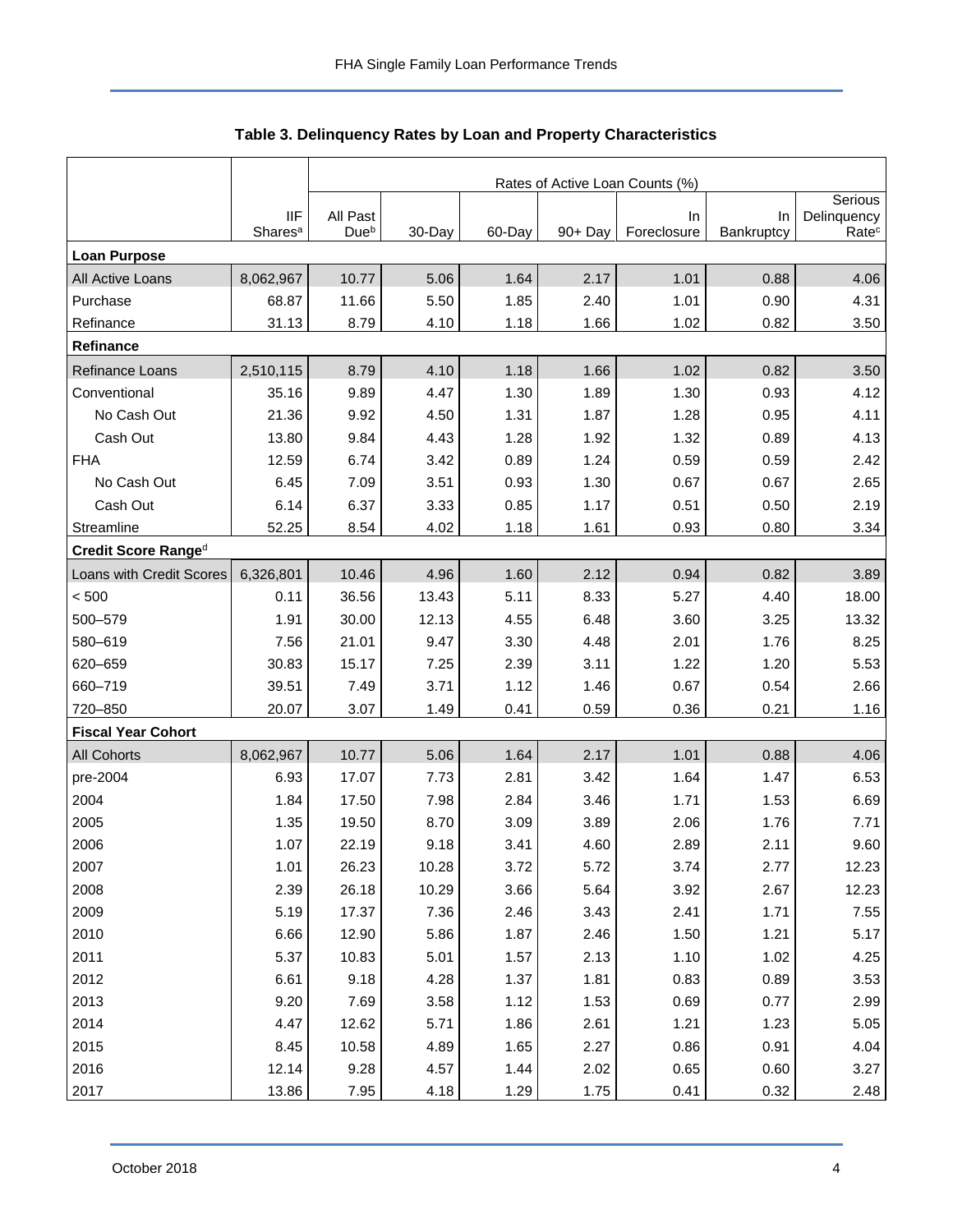|                                           |                     | Rates of Active Loan Counts (%) |        |        |         |             |            |                        |  |  |
|-------------------------------------------|---------------------|---------------------------------|--------|--------|---------|-------------|------------|------------------------|--|--|
|                                           | <b>IIF</b>          | All Past                        |        |        |         | In.         | In         | Serious<br>Delinquency |  |  |
|                                           | Shares <sup>a</sup> | Due <sup>b</sup>                | 30-Day | 60-Day | 90+ Day | Foreclosure | Bankruptcy | Rate <sup>c</sup>      |  |  |
| 2018                                      | 12.37               | 4.25                            | 2.89   | 0.72   | 0.52    | 0.07        | 0.05       | 0.64                   |  |  |
| 2019                                      | 1.10                | 0.20                            | 0.19   | 0.00   | 0.00    | 0.00        | 0.00       | 0.00                   |  |  |
| Loan Amount at Origination (\$ thousands) |                     |                                 |        |        |         |             |            |                        |  |  |
| All Loan Amounts                          | 8,062,967           | 10.77                           | 5.06   | 1.64   | 2.17    | 1.01        | 0.88       | 4.06                   |  |  |
| < 50                                      | 2.84                | 13.16                           | 6.04   | 2.05   | 2.39    | 1.69        | 0.98       | 5.07                   |  |  |
| $50 - 99$                                 | 22.13               | 12.48                           | 5.79   | 1.93   | 2.40    | 1.29        | 1.07       | 4.76                   |  |  |
| 100-149                                   | 27.47               | 11.34                           | 5.34   | 1.74   | 2.25    | 0.99        | 1.01       | 4.26                   |  |  |
| 150-199                                   | 20.18               | 10.17                           | 4.88   | 1.57   | 2.06    | 0.84        | 0.81       | 3.72                   |  |  |
| 200-249                                   | 12.16               | 9.23                            | 4.41   | 1.37   | 1.97    | 0.80        | 0.67       | 3.44                   |  |  |
| 250-399                                   | 12.61               | 9.06                            | 4.25   | 1.33   | 2.00    | 0.87        | 0.61       | 3.48                   |  |  |
| 400-499                                   | 1.61                | 7.99                            | 3.56   | 1.15   | 1.80    | 0.95        | 0.52       | 3.27                   |  |  |
| > 499                                     | 1.01                | 7.06                            | 3.02   | 0.91   | 1.73    | 1.00        | 0.40       | 3.13                   |  |  |
| <b>Property Type</b>                      |                     |                                 |        |        |         |             |            |                        |  |  |
| All Property Types                        | 8,062,967           | 10.77                           | 5.06   | 1.64   | 2.17    | 1.01        | 0.88       | 4.06                   |  |  |
| Detached                                  | 86.54               | 10.81                           | 5.14   | 1.67   | 2.17    | 0.95        | 0.89       | 4.01                   |  |  |
| Manufactured Housing                      | 3.24                | 12.64                           | 5.73   | 1.80   | 2.40    | 1.66        | 1.04       | 5.10                   |  |  |
| 2-4 Units                                 | 2.10                | 9.64                            | 3.71   | 1.23   | 2.04    | 2.04        | 0.62       | 4.70                   |  |  |
| Condo                                     | 3.07                | 8.06                            | 3.45   | 1.07   | 1.87    | 0.99        | 0.67       | 3.54                   |  |  |
| Townhouse                                 | 5.06                | 10.89                           | 4.90   | 1.67   | 2.35    | 1.18        | 0.79       | 4.32                   |  |  |
| <b>Purchase Loan Type</b>                 |                     |                                 |        |        |         |             |            |                        |  |  |
| All Purchase Loans                        | 5,552,348           | 11.66                           | 5.50   | 1.85   | 2.40    | 1.01        | 0.90       | 4.31                   |  |  |
| Repeat                                    | 17.59               | 9.33                            | 4.58   | 1.42   | 1.81    | 0.81        | 0.72       | 3.34                   |  |  |
| First-time                                | 82.41               | 12.16                           | 5.69   | 1.95   | 2.53    | 1.05        | 0.94       | 4.52                   |  |  |
| Down Payment Assistance (DPA) Type        |                     |                                 |        |        |         |             |            |                        |  |  |
| All Sources of Funds                      | 8,062,967           | 10.77                           | 5.06   | 1.64   | 2.17    | 1.01        | 0.88       | 4.06                   |  |  |
| Government                                | 6.80                | 12.88                           | 5.82   | 2.08   | 2.86    | 1.01        | 1.10       | 4.98                   |  |  |
| Relative                                  | 15.99               | 13.14                           | 6.34   | 2.13   | 2.71    | 1.05        | 0.91       | 4.67                   |  |  |
| Other                                     | 2.14                | 19.34                           | 8.40   | 3.13   | 4.02    | 1.81        | 1.98       | 7.81                   |  |  |
| Seller Funded                             | 0.60                | 30.43                           | 11.81  | 4.52   | 6.65    | 3.84        | 3.60       | 14.09                  |  |  |
| No DPA                                    | 74.48               | 9.66                            | 4.57   | 1.44   | 1.90    | 0.96        | 0.80       | 3.66                   |  |  |

**Table 3. Delinquency Rates by Loan and Property Characteristics**

 $IIF =$  insurance in force.

a For each subpanel, the loan shares sum to 100%. However, in some of the subpanels, the total loans in the analysis do not sum to 100% of IIF. For example, the IIF shares for refinance loans sum to 100% of refinance loans. Streamline refinance loans are not included in the Credit Score Range

analysis; the IIF shares in that panel, add to 100% of fully-underwritten loans.<br><sup>b</sup> Includes all loans 30 or more days past due, including those in bankruptcy or foreclosure.

<sup>c</sup> Includes all loans 90 days past due plus all in-bankruptcy and in-foreclosure cases.

<sup>d</sup> Credit score reporting began in May 2004 but was not mandatory until July 2008. Streamline Refinance loans do not require credit score reporting. SOURCE: U.S. Department of HUD/FHA, November 2018.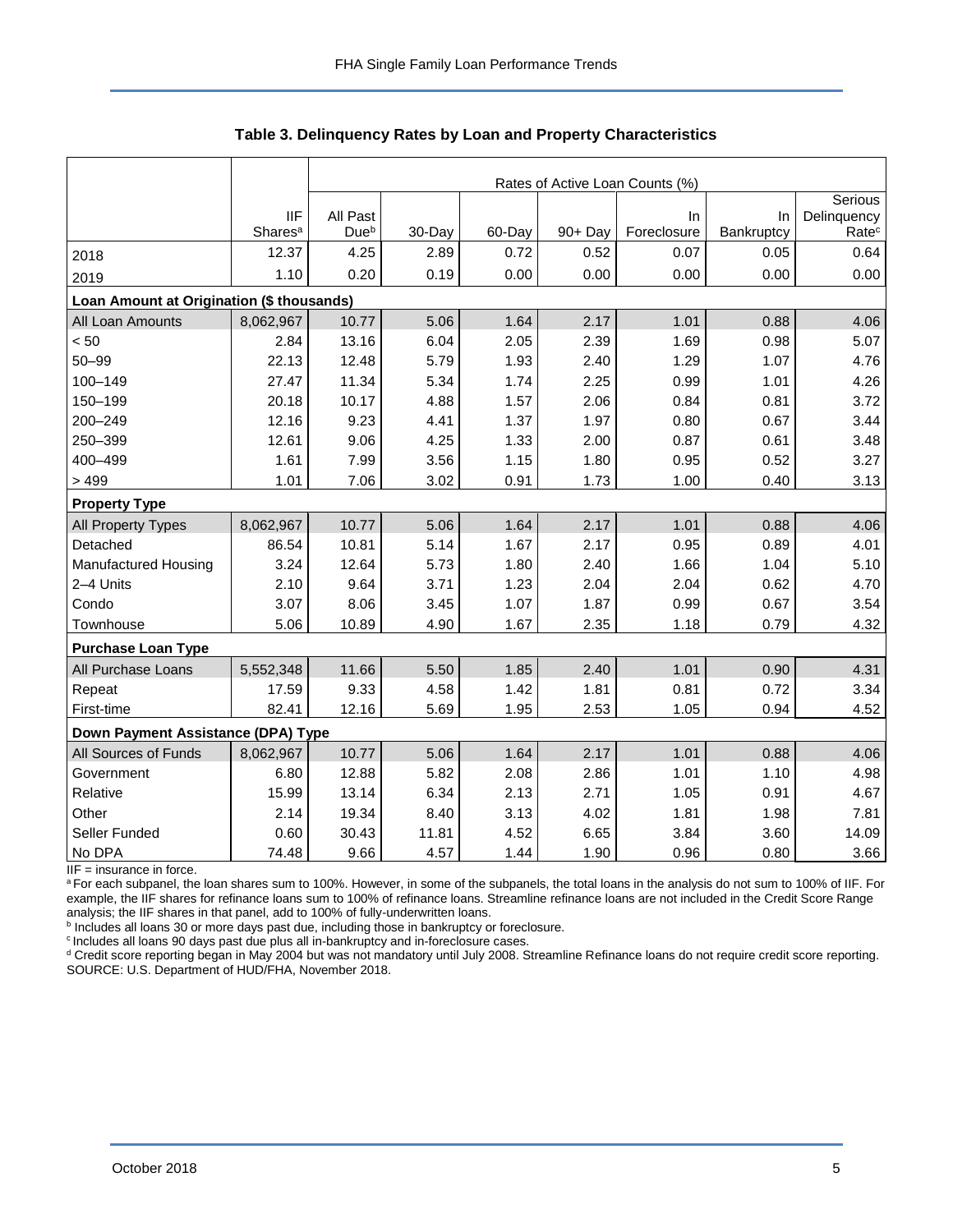<span id="page-6-0"></span>

|              |            |                        |                              |                                |                        | Foreclosure                        | Annualized                           |
|--------------|------------|------------------------|------------------------------|--------------------------------|------------------------|------------------------------------|--------------------------------------|
| Fiscal       |            | Insurance in           | Foreclosure<br><b>Starts</b> | In<br>Foreclosure <sup>a</sup> | Foreclosure<br>Claimsb | Starts:<br>6-month MA <sup>c</sup> | Foreclosure<br>Rate <sup>d</sup> (%) |
| Year<br>2016 | Month      | Force                  | 11,458                       | 143,740                        | 8,195                  | 10,904                             | 1.26                                 |
|              | Oct        | 7,765,800              | 10,438                       | 142,850                        | 6,761                  | 10,934                             | 1.04                                 |
|              | Nov        | 7,780,970<br>7,779,458 | 11,855                       | 143,655                        |                        | 11,080                             | 1.09                                 |
|              | Dec        |                        | 11,057                       | 141,184                        | 7,116<br>6,821         | 11,168                             | 1.04                                 |
|              | Jan<br>Feb | 7,797,476              |                              | 138,844                        |                        | 11,241                             | 1.25                                 |
|              | Mar        | 7,809,458<br>7,809,260 | 11,492<br>11,797             | 130,976                        | 8,182<br>8,141         | 11,350                             | 1.24                                 |
|              |            |                        |                              |                                |                        |                                    |                                      |
|              | Apr        | 7,810,381              | 10,122                       | 130,574                        | 7,276                  | 11,127                             | 1.11                                 |
|              | May        | 7,813,695              | 8,896                        | 127,396                        | 6,472                  | 10,870                             | 0.99                                 |
|              | Jun        | 7,814,304              | 9,216                        | 126,980                        | 6,647                  | 10,430                             | 1.02                                 |
|              | Jul        | 7,824,682              | 8,943                        | 124,479                        | 5,401                  | 10,078                             | 0.83                                 |
|              | Aug        | 7,834,822              | 10,445                       | 121,623                        | 7,416                  | 9,903                              | 1.13                                 |
|              | Sep        | 7,838,495              | 9,868                        | 117,726                        | 6,329                  | 9,582                              | 0.96                                 |
| 2017         | Oct        | 7,840,261              | 10,151                       | 115,334                        | 6,505                  | 9,587                              | 0.99                                 |
|              | Nov        | 7,839,269              | 9,805                        | 114,184                        | 6,004                  | 9,738                              | 0.92                                 |
|              | Dec        | 7,842,834              | 10,158                       | 114,476                        | 5,757                  | 9,895                              | 0.88                                 |
|              | Jan        | 7,877,094              | 10,823                       | 116,091                        | 5,533                  | 10,208                             | 0.84                                 |
|              | Feb        | 7,891,926              | 10,888                       | 115,426                        | 4,975                  | 10,282                             | 0.75                                 |
|              | Mar        | 7,904,390              | 11,769                       | 116,334                        | 6,346                  | 10,599                             | 0.96                                 |
|              | Apr        | 7,917,975              | 9,076                        | 114,272                        | 5,517                  | 10,420                             | 0.83                                 |
|              | May        | 7,934,510              | 9,526                        | 112,065                        | 5,979                  | 10,373                             | 0.90                                 |
|              | Jun        | 7,950,029              | 8,773                        | 108,659                        | 6,288                  | 10,143                             | 0.95                                 |
|              | Jul        | 7,962,527              | 8,111                        | 103,214                        | 5,825                  | 9,691                              | 0.87                                 |
|              | Aug        | 7,973,604              | 9,470                        | 103,849                        | 6,801                  | 9,454                              | 1.02                                 |
|              | Sep        | 7,982,070              | 8,007                        | 94,991                         | 5,786                  | 8,827                              | 0.87                                 |
| 2018         | Oct        | 7,986,663              | 8,747                        | 94,024                         | 6,008                  | 8,772                              | 0.90                                 |
|              | Nov        | 7,988,634              | 8,484                        | 92,840                         | 5,524                  | 8,599                              | 0.83                                 |
|              | Dec        | 7,989,699              | 8,839                        | 93,243                         | 4,756                  | 8,610                              | 0.71                                 |
|              | Jan        | 8,005,645              | 9,852                        | 91,530                         | 5,067                  | 8,900                              | 0.76                                 |
|              | Feb        | 8,007,772              | 9,929                        | 92,811                         | 5,023                  | 8,976                              | 0.75                                 |
|              | Mar        | 8,007,182              | 10,221                       | 92,141                         | 5,710                  | 9,345                              | 0.85                                 |
|              | Apr        | 8,012,065              | 9,668                        | 90,625                         | 5,408                  | 9,499                              | 0.81                                 |
|              | May        | 8,015,714              | 10,247                       | 89,356                         | 5,805                  | 9,793                              | 0.87                                 |
|              | Jun        | 8,024,523              | 9,080                        | 87,388                         | 5,443                  | 9,833                              | 0.81                                 |
|              | Jul        | 8,031,487              | 8,342                        | 82,258                         | 4,887                  | 9,581                              | 0.73                                 |
|              | Aug        | 8,037,609              | 9,906                        | 85,105                         | 5,210                  | 9,577                              | 0.78                                 |
|              | Sep        | 8,048,639              | 7,940                        | 83,333                         | 4,155                  | 9,197                              | 0.62                                 |
| 2019         | Oct        | 8,062,967              | 11,040                       | 81,407                         | 5,555                  | 9,426                              | 0.82                                 |

**Table 4. Monthly Foreclosure Statistics and Trends**

<sup>a</sup> Numbers of loans are in some stage of foreclosure processing at the end of each month.

b This is the number of claims paid by HUD. These are nearly all for completed foreclosure actions.

<sup>c</sup> The six-month moving average of foreclosure starts is presented here to smooth out variations in actual starts each month.

d An annualized foreclosure rate takes the monthly foreclosure claim rate and transforms that into its annual equivalency. That is, if the same foreclosure claim rate continued for 12 straight months, then the figure is the final annual foreclosure rate result as a percentage of beginning insurance in force.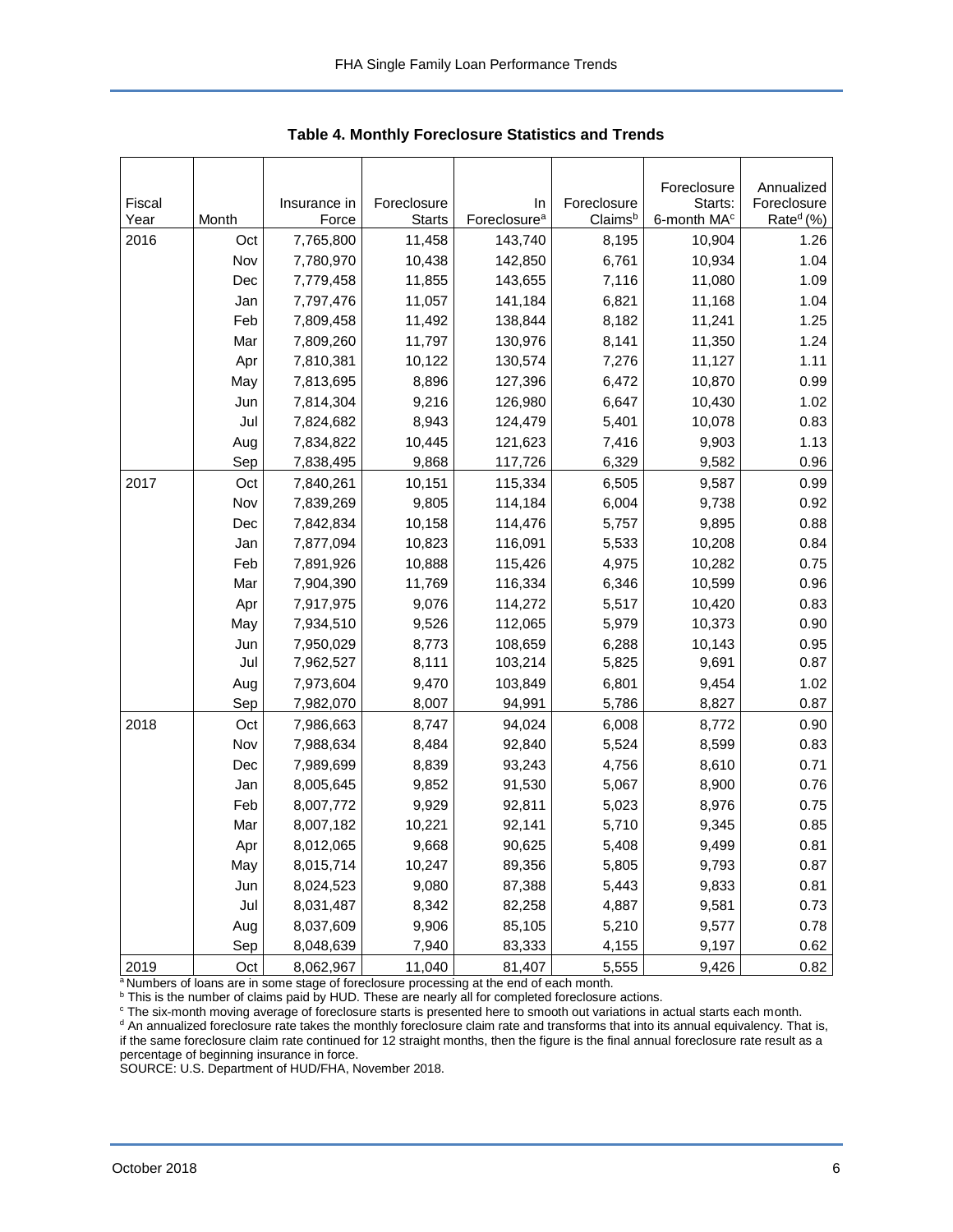<span id="page-7-0"></span>

|                                |                     |          | Recovery Rates <sup>a</sup> (%) |          | Percentage Point Change |                       |  |
|--------------------------------|---------------------|----------|---------------------------------|----------|-------------------------|-----------------------|--|
| Disposition State <sup>b</sup> | <b>Dispositions</b> | Sep 2018 | Aug 2018                        | Sep 2017 | From Previous<br>Month  | From Previous<br>Year |  |
| U.S.                           | 1,210               | 54.1     | 53.6                            | 43.1     | 0.5                     | 11.0                  |  |
| OH                             | 76                  | 40.7     | 37.2                            | 28.4     | 3.5                     | 12.3                  |  |
| TX                             | 63                  | 66.6     | 68.8                            | 65.3     | $-2.2$                  | 1.2                   |  |
| NJ                             | 62                  | 48.0     | 28.5                            | 14.7     | 19.5                    | 33.3                  |  |
| PR                             | 60                  | 51.0     | 49.7                            | 49.2     | 1.3                     | 1.8                   |  |
| PA                             | 59                  | 54.6     | 47.2                            | 25.6     | 7.4                     | 29.0                  |  |
| IL.                            | 58                  | 32.5     | 33.0                            | 28.2     | $-0.5$                  | 4.3                   |  |
| <b>MO</b>                      | 56                  | 46.6     | 60.6                            | 41.0     | $-14.0$                 | 5.6                   |  |
| <b>CT</b>                      | 54                  | 36.8     | 47.0                            | 31.1     | $-10.2$                 | 5.8                   |  |
| <b>MD</b>                      | 50                  | 48.6     | 53.5                            | 42.4     | $-4.9$                  | 6.2                   |  |
| OK                             | 45                  | 54.0     | 46.3                            | 42.4     | 7.7                     | 11.5                  |  |
| VA                             | 45                  | 59.6     | 64.7                            | 54.7     | $-5.1$                  | 4.9                   |  |
| GA                             | 44                  | 84.8     | 72.8                            | 50.7     | 12.0                    | 34.1                  |  |
| FL                             | 43                  | 75.2     | 76.1                            | 45.7     | $-0.9$                  | 29.5                  |  |
| AL.                            | 39                  | 50.4     | 45.8                            | 52.4     | 4.6                     | $-2.1$                |  |
| LA                             | 39                  | 47.5     | 52.0                            | 37.2     | $-4.5$                  | 10.3                  |  |
| ${\sf IN}$                     | 35                  | 52.9     | 49.7                            | 35.2     | 3.2                     | 17.7                  |  |
| MI                             | 33                  | 51.0     | 53.1                            | 34.2     | $-2.1$                  | 16.9                  |  |
| <b>NC</b>                      | 27                  | 72.1     | 55.6                            | 56.7     | 16.5                    | 15.4                  |  |
| KY                             | 26                  | 44.9     | 49.2                            | 47.8     | $-4.3$                  | $-2.9$                |  |
| <b>NY</b>                      | 26                  | 24.2     | 45.3                            | 17.7     | $-21.1$                 | 6.5                   |  |
| <b>TN</b>                      | 26                  | 71.9     | 68.2                            | 63.6     | 3.6                     | 8.2                   |  |
| KS                             | 25                  | 57.5     | 57.2                            | 60.3     | 0.3                     | $-2.9$                |  |
| <b>MS</b>                      | 24                  | 51.4     | 58.6                            | 55.3     | $-7.2$                  | $-4.0$                |  |
| SC                             | 19                  | 60.8     | 59.7                            | 49.1     | 1.1                     | 11.7                  |  |
| AR                             | 18                  | 49.8     | 51.1                            | 42.9     | $-1.3$                  | 6.9                   |  |
| <b>NM</b>                      | 18                  | 48.3     | 57.6                            | 52.1     | $-9.3$                  | $-3.8$                |  |
| WI                             | 14                  | 52.2     | 44.4                            | 32.1     | 7.8                     | 20.1                  |  |
| CO                             | 13                  | 81.4     | 72.5                            | 71.1     | 8.9                     | 10.3                  |  |
| WA                             | 12                  | 81.3     | 75.2                            | 69.4     | 6.1                     | 11.9                  |  |
| ${\sf CA}$                     | 11                  | 77.7     | 93.0                            | 76.8     | $-15.3$                 | $0.9\,$               |  |
| IA                             | $10$                | 69.0     | 63.8                            | 44.8     | 5.3                     | 24.3                  |  |
| WV                             | $10$                | 30.0     | 40.4                            | 27.5     | $-10.5$                 | 2.5                   |  |
| <b>MN</b>                      | $\overline{7}$      | 63.3     | 65.4                            | 67.9     | $-2.1$                  | $-4.6$                |  |
| $\mathsf{A}\mathsf{Z}$         | 6                   | 30.3     | 65.9                            | 66.8     | $-35.6$                 | $-36.5$               |  |
| MA                             | 6                   | 102.8    | 57.1                            | 46.1     | 45.7                    | 56.6                  |  |
| <b>ND</b>                      | 6                   | 42.9     | 59.6                            | 58.5     | $-16.7$                 | $-15.6$               |  |
| ID                             | $\,$ 5 $\,$         | 66.9     | 67.3                            | 80.8     | $-0.4$                  | $-14.0$               |  |
| MT                             | 5                   | 50.1     | 61.9                            | 66.1     | $-11.8$                 | $-16.0$               |  |

**Table 5. REO Recovery Rates**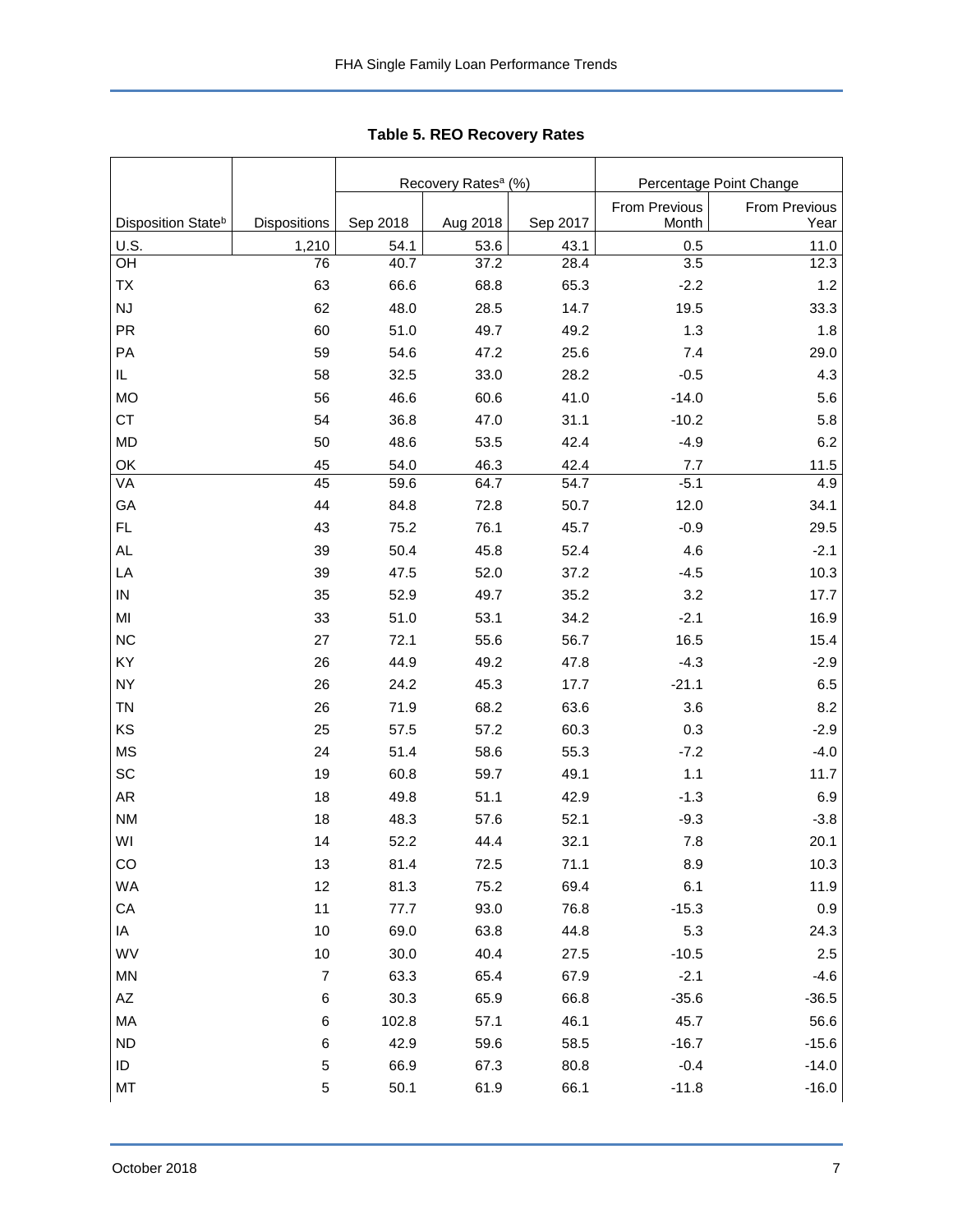|                                |                     |          | Recovery Rates <sup>a</sup> (%) |          |               | Percentage Point Change |
|--------------------------------|---------------------|----------|---------------------------------|----------|---------------|-------------------------|
|                                |                     |          |                                 |          | From Previous | <b>From Previous</b>    |
| Disposition State <sup>b</sup> | <b>Dispositions</b> | Sep 2018 | Aug 2018                        | Sep 2017 | Month         | Year                    |
| <b>OR</b>                      | 5                   | 61.7     | 86.1                            | 63.3     | $-24.4$       | $-1.7$                  |
| <b>SD</b>                      | 5                   | 56.2     | 45.4                            | 74.4     | 10.9          | $-18.2$                 |
| <b>WY</b>                      | 5                   | 66.5     | 48.6                            | 57.4     | 17.9          | 9.1                     |
| DE                             | 4                   | 58.8     | 39.6                            | 57.0     | 19.1          | 1.8                     |
| <b>NE</b>                      | 4                   | 60.0     | 49.4                            | 49.7     | 10.7          | 10.3                    |
| AK                             | 3                   | 59.4     | 62.8                            | 53.2     | $-3.4$        | 6.2                     |
| DC                             | $\overline{c}$      | 82.9     | na                              | na       | na            | na                      |
| UT                             | $\overline{c}$      | 48.4     | 111.9                           | 74.4     | $-63.6$       | $-26.0$                 |
| HI                             | $\mathbf{1}$        | 112.8    | na                              | na       | na            | na                      |
| <b>ME</b>                      | 1                   | $-3.1$   | 57.4                            | 31.7     | $-60.5$       | $-34.8$                 |
| <b>NH</b>                      | 1                   | 67.9     | 58.0                            | 37.9     | 9.9           | 30.0                    |
| <b>NV</b>                      | $\mathbf{1}$        | 128.3    | 103.2                           | 74.0     | 25.1          | 54.3                    |
| <b>RI</b>                      | 1                   | 36.2     | 31.8                            | 37.6     | 4.4           | $-1.5$                  |
| VT                             | 0                   | na       | 44.0                            | 43.5     | na            | na                      |

**Table 5. REO Recovery Rates**

na = not applicable.

<sup>a</sup> Rates are percentages of unpaid loan balance at time of default.

 $b$  State records are sorted by number of dispositions in the most recent month (largest to smallest).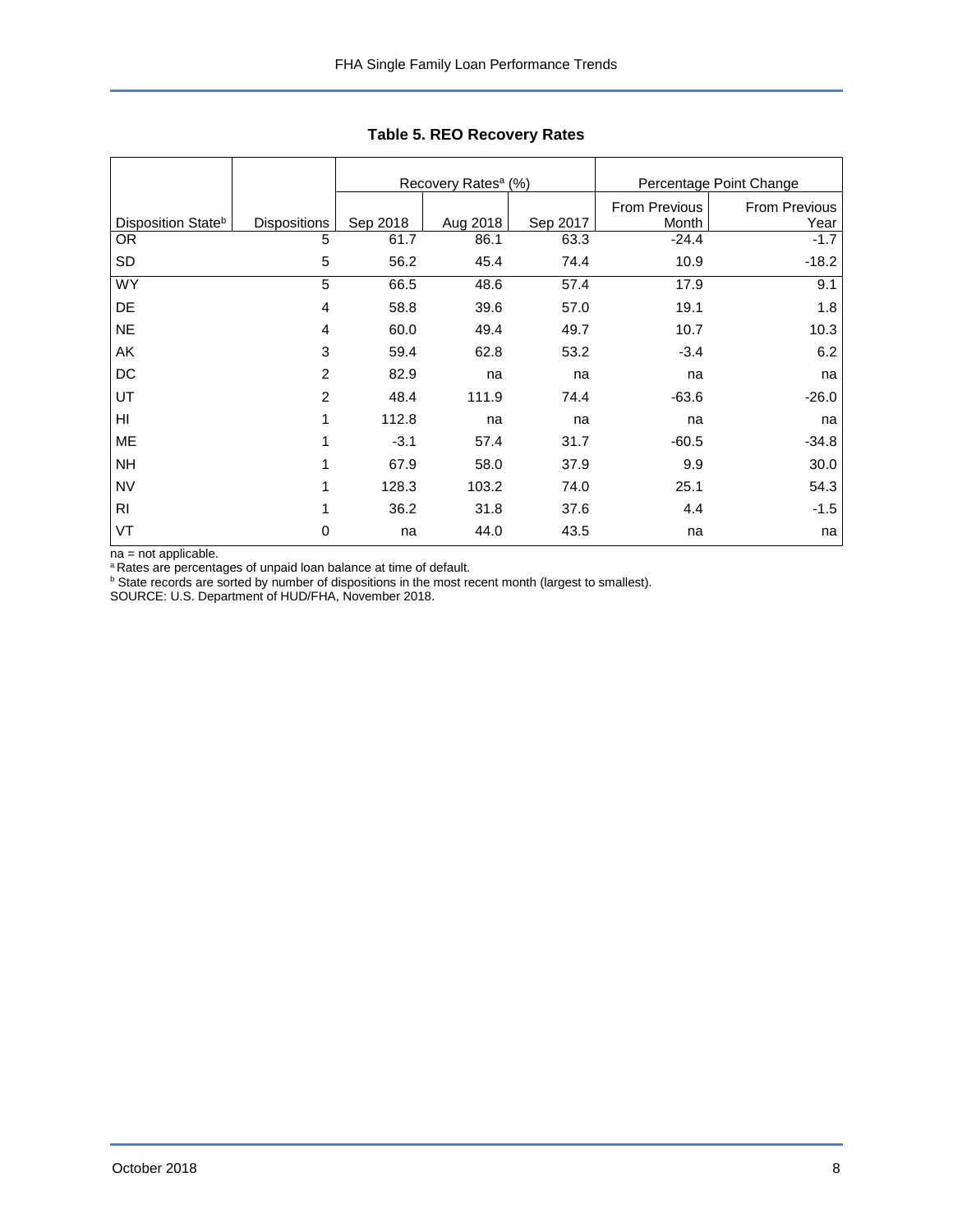<span id="page-9-0"></span>

|                                                         | 2018    |         |         |         |         |                               |         |         |         | 2017       |         |         |         |
|---------------------------------------------------------|---------|---------|---------|---------|---------|-------------------------------|---------|---------|---------|------------|---------|---------|---------|
| <b>Disposition Month</b>                                | Sep     | Aug     | Jul     | Jun     | May     | Apr                           | Mar     | Feb     | Jan     | <b>Dec</b> | Nov     | Oct     | Sep     |
| Loss Components as Percentage of Defaulted Loan Balance |         |         |         |         |         |                               |         |         |         |            |         |         |         |
| Claim Expenses <sup>a</sup>                             | 17.84   | 18.61   | 18.90   | 19.69   | 18.80   | 19.22                         | 19.76   | 19.61   | 20.21   | 19.77      | 20.08   | 19.66   | 19.38   |
| Holding Costs <sup>b</sup>                              | 5.06    | 4.87    | 4.72    | 4.89    | 4.91    | 4.88                          | 4.79    | 4.45    | 4.71    | 4.86       | 4.85    | 4.83    | 4.94    |
| Loss on Collateral <sup>c</sup>                         | 26.06   | 25.69   | 25.50   | 27.00   | 26.16   | 27.49                         | 27.96   | 29.36   | 29.39   | 28.73      | 28.34   | 29.93   | 28.43   |
| Sales Expense                                           | 4.71    | 4.80    | 4.65    | 4.61    | 4.50    | 4.51                          | 4.57    | 4.59    | 4.33    | 4.37       | 4.42    | 4.32    | 4.43    |
| Program Discounts <sup>d</sup>                          | 0.35    | 0.33    | 0.25    | 0.29    | 0.12    | 0.14                          | 0.25    | 0.30    | 0.26    | 0.17       | 0.38    | 0.04    | 0.08    |
| Net Loss Rate <sup>e</sup>                              | 45.92   | 46.44   | 48.52   | 50.97   | 49.74   | 52.60                         | 54.08   | 55.99   | 56.39   | 55.44      | 55.60   | 57.46   | 56.89   |
| <b>Average Amount (\$)</b>                              |         |         |         |         |         |                               |         |         |         |            |         |         |         |
| <b>Average Dollar Loss</b>                              | 54,789  | 55,730  | 58,527  | 61,428  | 60,352  | 63,246                        | 64,071  | 66,366  | 65,973  | 65,492     | 65,558  | 70,114  | 68,463  |
| Average Unpaid Balance                                  | 119,321 | 119,996 | 120,630 | 120,514 | 121,330 | 120,244                       | 118,484 | 118,532 | 117,003 | 118,131    | 117,907 | 122,020 | 120,347 |
|                                                         |         |         |         |         |         | <b>Occurrence Count</b>       |         |         |         |            |         |         |         |
| Number of Dispositions                                  | 1,210   | 1,926   | 1,779   | 1,891   | 2,205   | 2,180                         | 2,454   | 2,376   | 2,293   | 2,409      | 2,220   | 2,362   | 2,459   |
| <b>Number of Discounts</b>                              | 6       | 12      | 12      | 10      | 6       | $\overline{7}$                | 13      | 16      | 7       | 10         | 5       | 3       | 6       |
| <b>Stage</b>                                            |         |         |         |         |         | <b>Average Time in Months</b> |         |         |         |            |         |         |         |
| Delinquency <sup>f</sup>                                | 11.9    | 11.3    | 12.0    | 12.2    | 11.9    | 11.3                          | 12.2    | 12.5    | 12.3    | 12.1       | 12.6    | 12.4    | 13.3    |
| Foreclosure <sup>g</sup>                                | 13.0    | 14.1    | 13.4    | 13.5    | 13.4    | 13.4                          | 13.7    | 13.1    | 13.1    | 13.1       | 12.9    | 13.3    | 13.1    |
| Deed Transferh                                          | 13.0    | 13.7    | 14.0    | 13.7    | 13.3    | 13.5                          | 14.4    | 13.4    | 13.2    | 13.2       | 13.5    | 13.8    | 13.0    |
| <b>REO</b>                                              | 4.2     | 4.1     | 4.0     | 4.2     | 4.1     | 4.3                           | 4.3     | 4.3     | 4.3     | 4.3        | 4.6     | 4.7     | 4.6     |
| All Stages                                              | 42.0    | 43.1    | 43.2    | 43.4    | 42.5    | 42.4                          | 44.5    | 43.2    | 42.9    | 42.7       | 43.7    | 44.2    | 43.9    |

**Table 6. REO Components of Loss by Property Disposition Month**

<sup>a</sup> Includes interest on principal.

**b Management, maintenance, repairs, administration, and security, net of rent and other income.** 

<sup>c</sup> Value when foreclosed (UPB) minus value received in REO; does not include Streamline refinances.

d Rate over all dispositions; effect is greater in the cases where a discount actually is given.

<sup>e</sup> Profit (loss) divided by Unpaid Principal Balance (UPB). The listed cost categories are not exhaustive, and they will not sum to the loss rate.

<sup>f</sup> First missed payment to date foreclosure initiated.

<sup>g</sup> Initiation of foreclosure proceedings to auction date.

h Auction date to HUD acquisition date.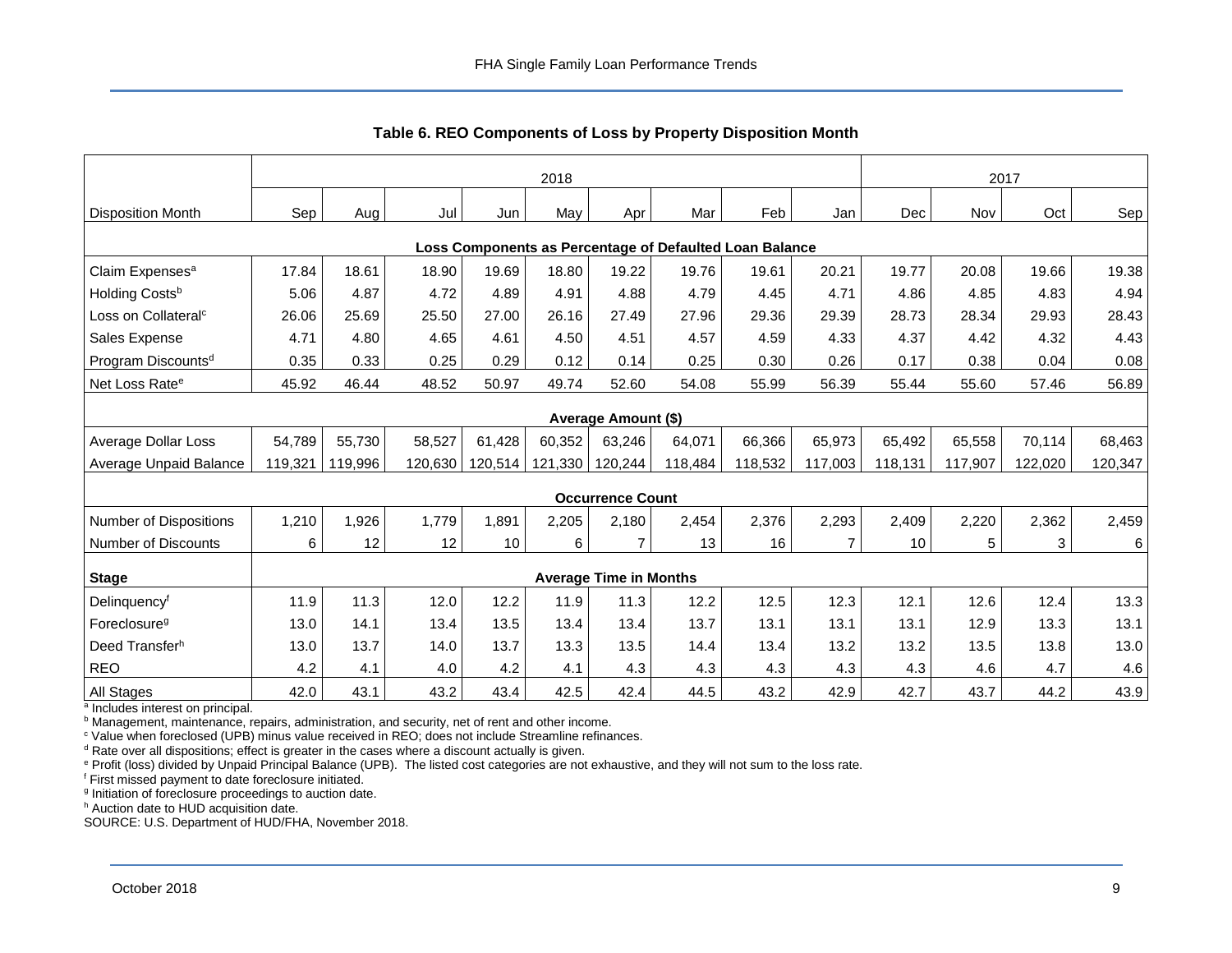**Figure 1. Serious Delinquency Rate by Fiscal Year**

<span id="page-10-0"></span>

NOTE: The FY 2009 cohort is separated into two parts, representing loan originations from October through March in 2009-1 and loan originations from April through September in 2009-2. The last six months of the origination period have been removed to ensure seasoning of loans. SOURCE: U.S. Department of HUD/FHA, November 2018.